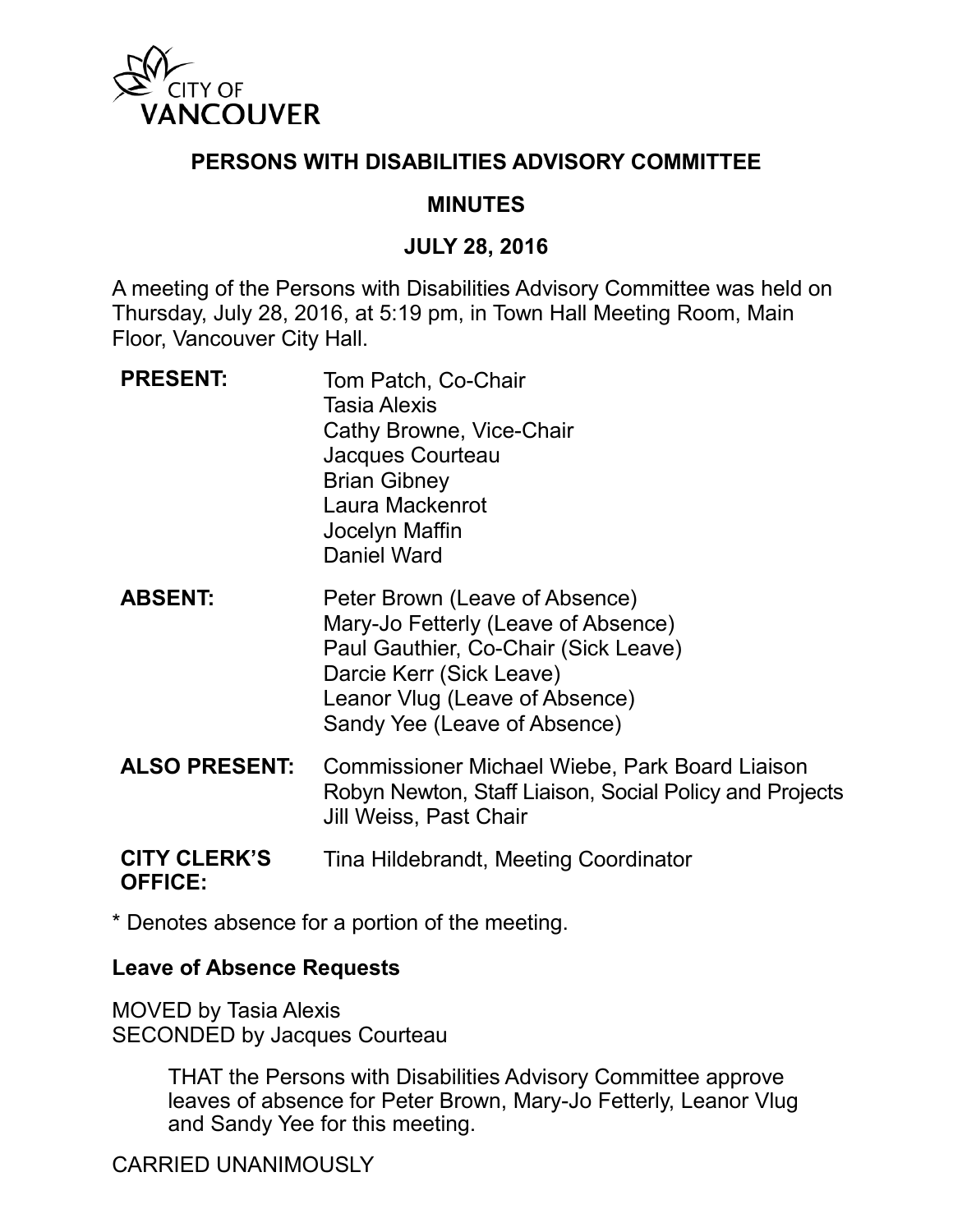## **Approval of Minutes – May 26, 2016**

MOVED by Jacques Courteau SECONDED by Cathy Browne

> THAT the Persons with Disabilities Advisory Committee approve the Minutes of the meeting held on May 26, 2016, as circulated.

CARRIED UNANIMOUSLY

## **1. Southeast Marine Drive and Knight Street**

Carol Yee, Transportation Planning Engineer, provided an overview on the Southeast Marine Drive and Knight Street project and sought the Committee's feedback on the recommended designs.

Following discussion, the Chair requested an opportunity for the Committee to review the more detailed designs when they are available.

# **VARY AGENDA**

MOVED by Daniel Ward SECONDED by Laura Mackenrot

> THAT the Persons with Disabilities Advisory Committee vary the agenda in order to consider Items 5 c i and 5 c ii, immediately following item 3.

## CARRIED UNANIMOUSLY

*Note: For clarity, the minutes are recorded in chronological order.*

## **2. Development Application – 33 West Cordova Street**

John Turecki, Development Review Engineer, provided an update on a Development Application for 33 West Cordova Street and sought the Committee's advice on how to mitigate some challenges regarding parking requirements.

In discussion members felt the need to review the parking matters further, in particular safe loading zones. The Chair suggested this be referred to either the Accessible City or Transportation Sub-committee for further review and that the Sub-committee Chairs meet with staff.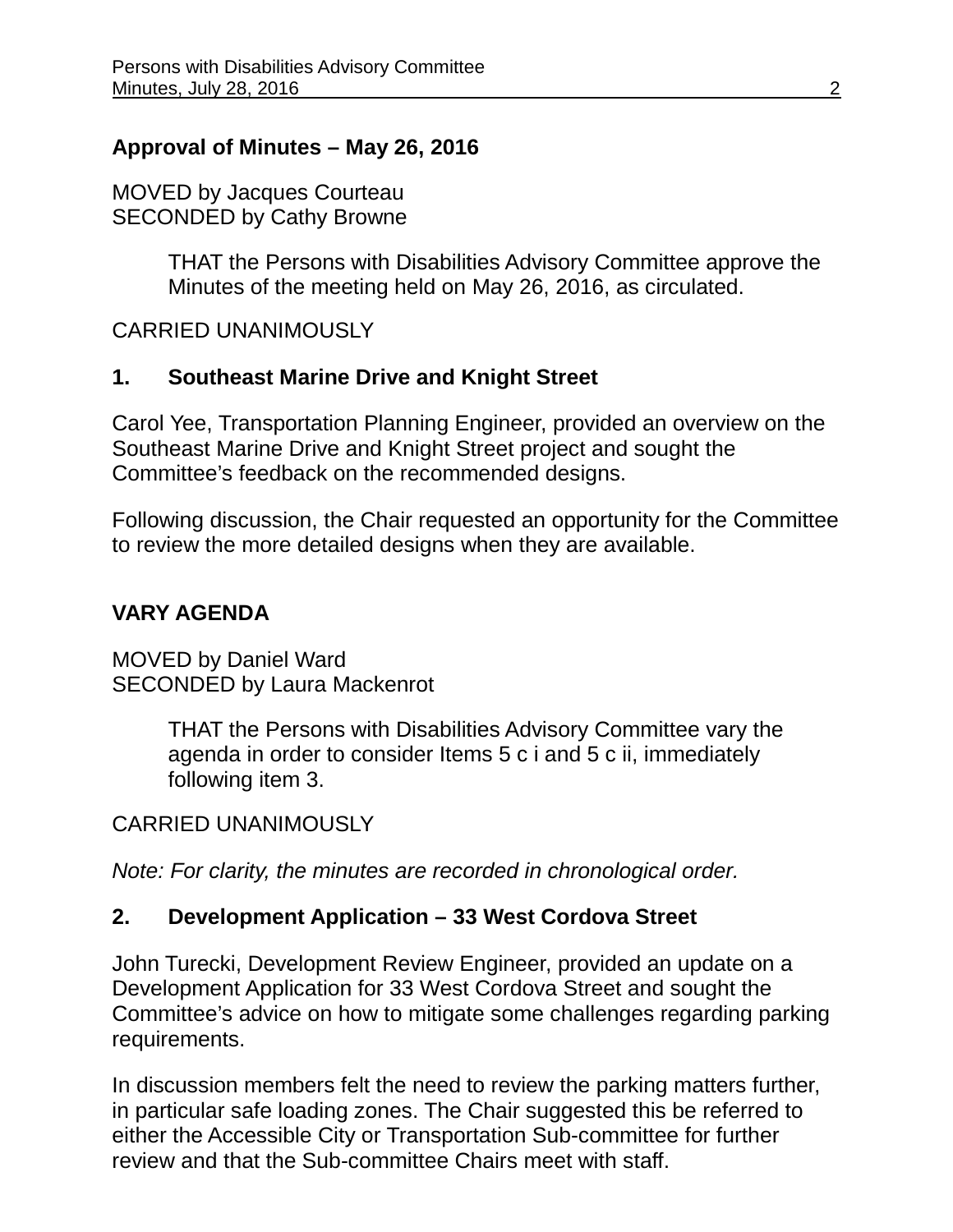# **3. Andersen Accessible Beach**

Commissioner Wiebe provided an overview on a project to create a wheelchair accessible shoreline access along Point Grey Road, as a tribute to Jeanette Andersen, former member of the Persons with Disabilities Advisory Committee who passed away on June 7, 2016. Commissioner Wiebe also responded to questions.

MOVED by Jocelyn Maffin SECONDED by Jacques Courteau

> THAT the Persons with Disabilities Advisory Committee supports the proposal for *"Wilderness in the City" Accessible Beach – Tribute to Jeanette Andersen*, as presented at its meeting on July 28, 2016, and recommends the Vancouver Park Board proceed with the feasibility study.

CARRIED UNANIMOUSLY

- **5. Subcommittee Reports**
- **c) Transportation**
- i. Uber

MOVED by Laura Mackenrot SECONDED by Tasia Alexis

## WHEREAS

- 1. Persons with disabilities have twice the rate of poverty as other citizens;
- 2. Many persons with disabilities are not able to operate a private vehicle due to the nature of their disability or due to their insufficient income;
- 3. Persons with disabilities are therefore much less likely to own or operate private vehicles;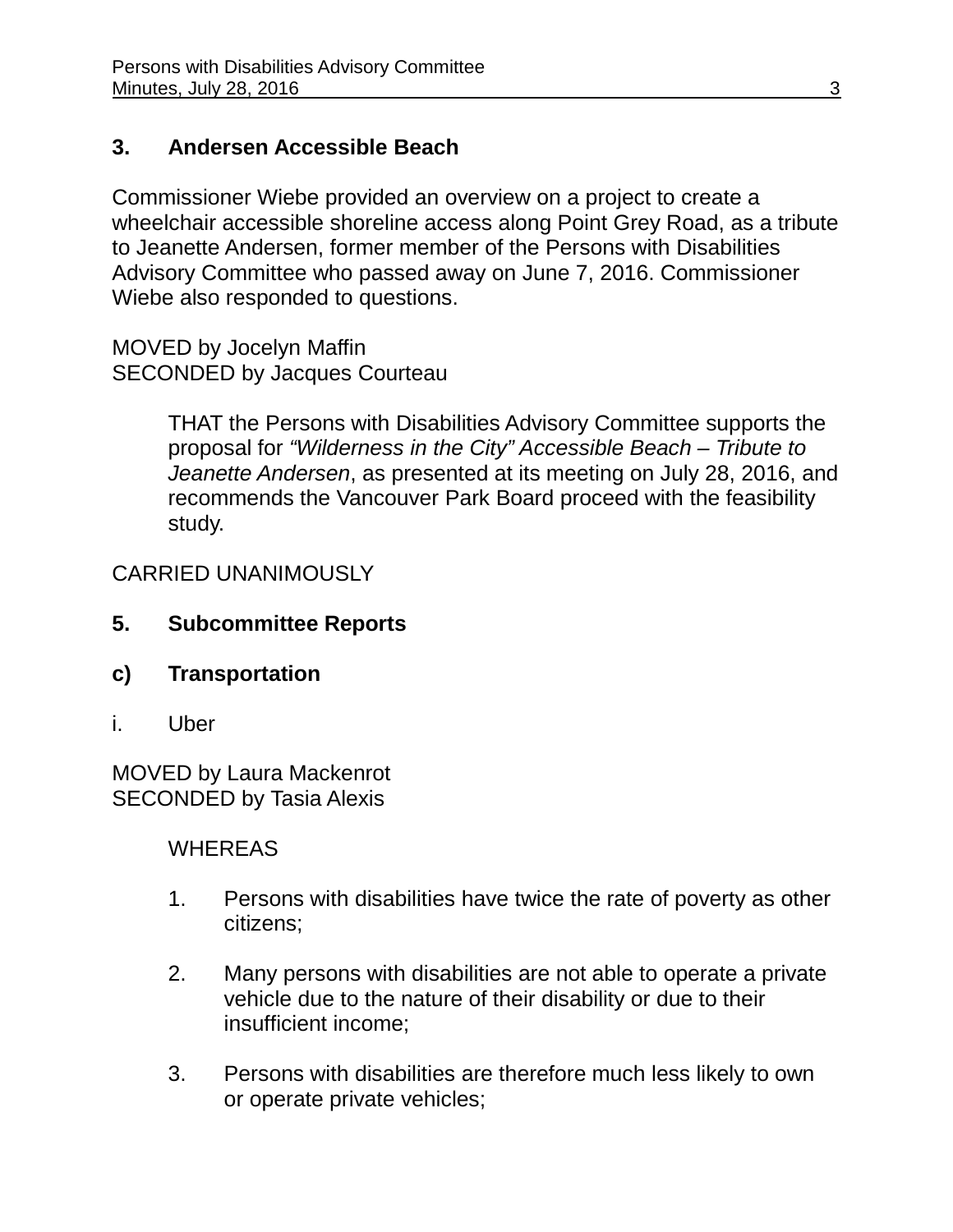- 4. Many persons with disabilities must therefore rely on publicly available transit options;
- 5. Transportation is an important part of a person's ability to function equally in a society;
- 6. Section 8 of the BC Human Rights Code specifies that a service provider must not discriminate against persons with disabilities in the provision of a service or deny them service without a bona fide and reasonable justification; and
- 7. The City of Vancouver is committed to a goal of "equal transit outcomes for people of all incomes, ages and abilities".

THEREFORE BE IT RESOLVED THAT the Persons with Disabilities Advisory Committee asks that the City of Vancouver, the Province, and the Passenger Transportation Board ensure that all publiclylicensed transportation systems are designed, organized and monitored to ensure that persons with disabilities have mobility outcomes that are equal to other citizens using these services.

## CARRIED UNANIMOUSLY

MOVED by Laura Mackenrot SECONDED by Jacques Courteau

## WHEREAS

- 1. Taxi and other vehicle for hire systems are an important part of transportation for persons with disabilities, who are especially reliant on public transportation systems;
- 2. Ride sourcing systems, such as Uber or equivalent services, are currently being considered in Vancouver and British Columbia, and public input has been requested;
- 3. It is important that these systems provide equal transportation options to persons with disabilities;
- 4. Drivers who transport passengers with disabilities without appropriate training can pose a significant risk to the safety of passengers with disabilities;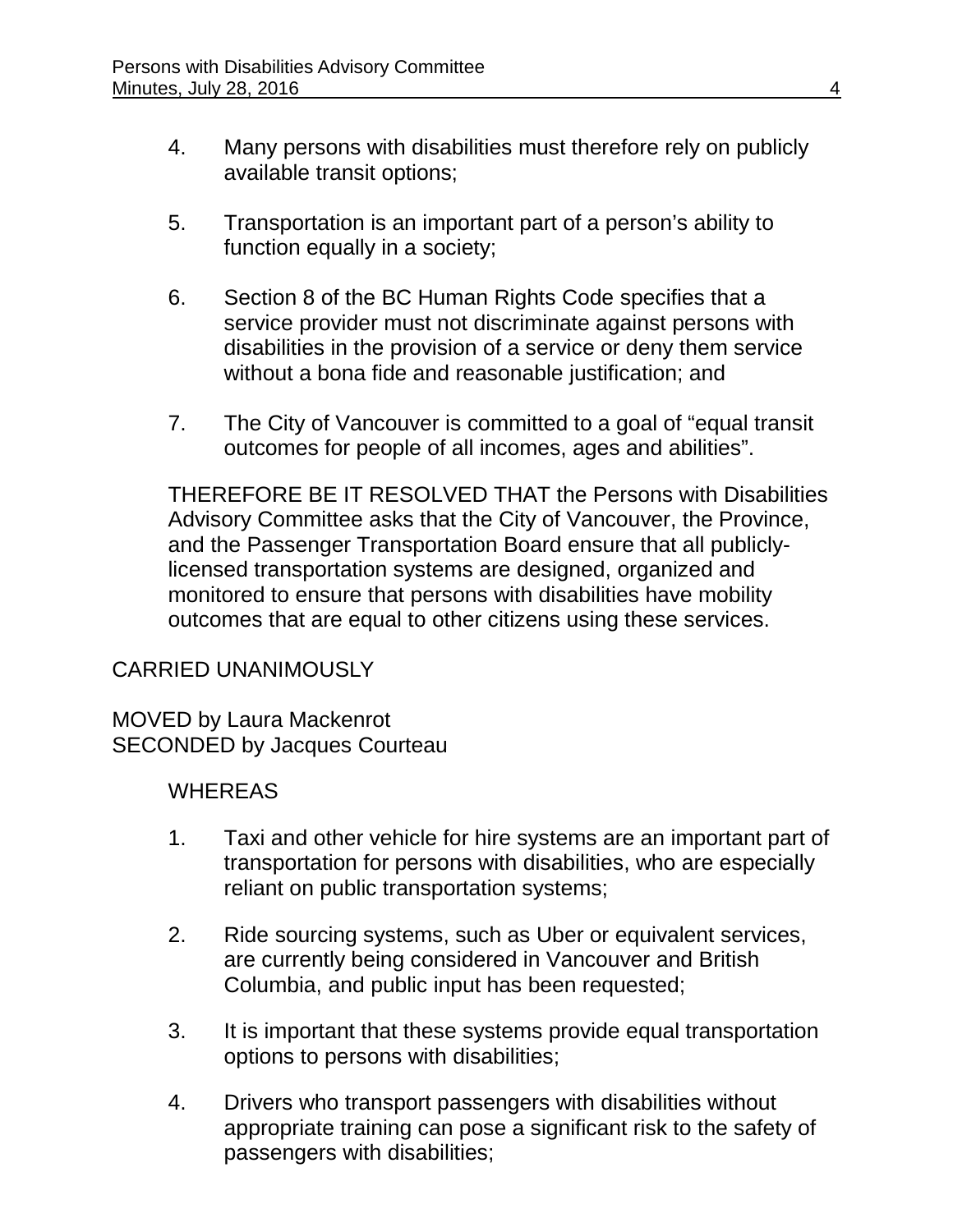- 5. Persons with disabilities are much less likely to have credit cards and smartphones, and many must pay in cash or TaxiSavers to use taxis and other vehicles for hire;
- 6. Adequate insurance is important to ensure that any person who is injured can receive appropriate coverage for medical, rehabilitation and support costs;
- 7. Independent inspection of vehicles is important to ensure the safety of passengers with disabilities, who are vulnerable to injury and who already face significant challenges; and
- 8. An independent method of overseeing proper taxi operation is crucial to ensure that a transportation system is actually operating safely and fairly without discrimination.

THEREFORE BE IT RESOLVED THAT the Persons with Disabilities Advisory Committee asks that the City of Vancouver, the Province, and the Passenger Transportation Board ensure that existing taxi services and any ride sourcing systems being considered, such as Uber or equivalent services, provide the following for persons with disabilities:

- Sufficient numbers of wheelchair- accessible vehicles and appropriate booking processes to ensure equal response and transit times for passengers with disabilities;
- Appropriate booking and payment options to ensure that persons with disabilities are equally able to access transportation services, this specifically includes at least the option of a telephone booking/dispatch system;
- Appropriate driver training, vehicle inspections, insurance and oversight to ensure transportation is safe for persons with disabilities; and
- Coverage by the Taxi Bill of Rights, including right to pay with cash and/or Taxi Savers;

BE IT FURTHER RESOLVED THAT the Persons with Disabilities Advisory Committee expresses its strong concern that the Province and the City of Vancouver should not approve any changes to the taxi industry, including sourced ride systems such as Uber or equivalent services, that would undermine accessibility, safety, inclusion and affordability for persons with disabilities;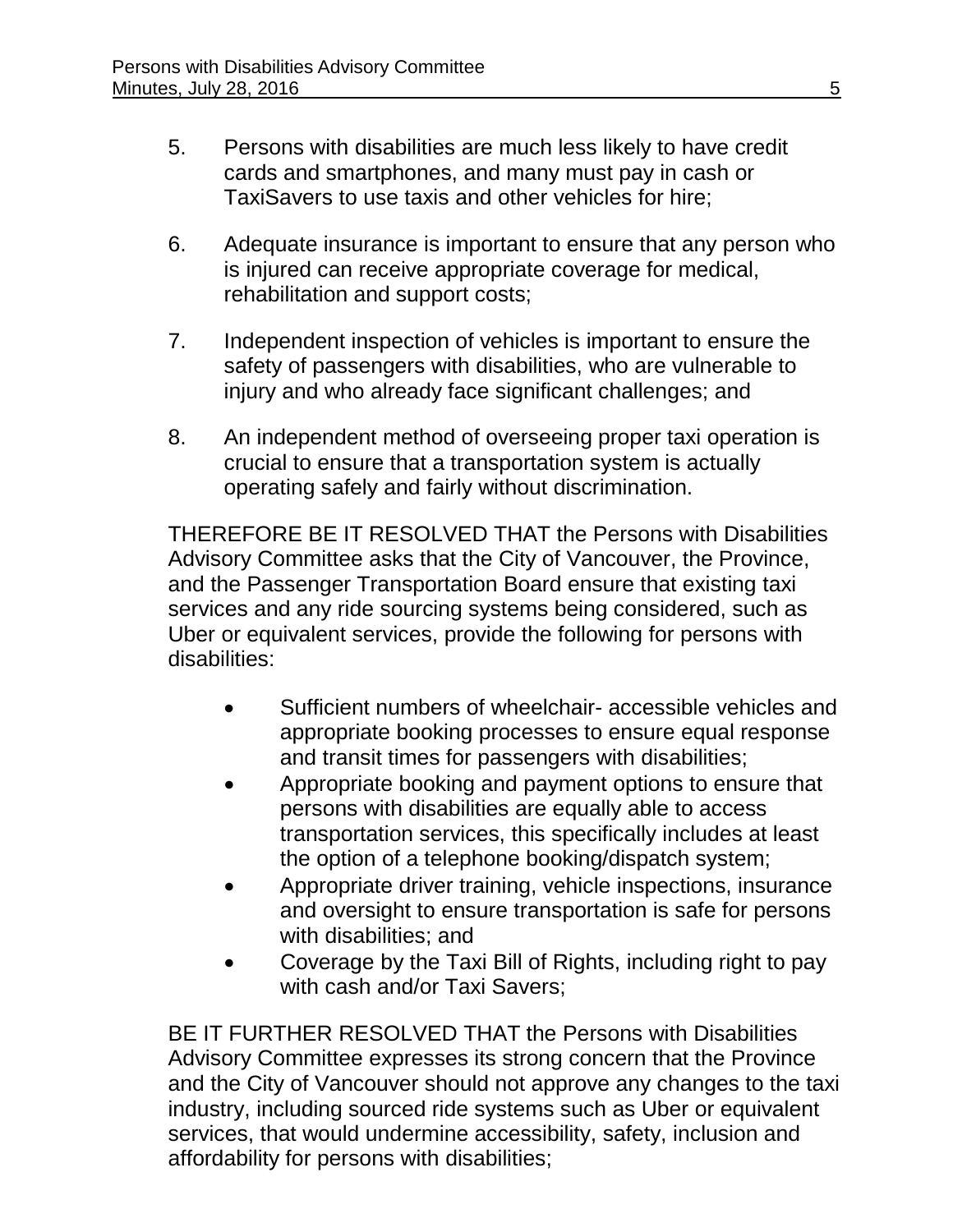BE IT FURTHER RESOVLED THAT the Persons with Disabilities Advisory Committee urges the Province and the City of Vancouver to require that all vehicle for hire systems, including sourced ride systems such as Uber or equivalent services, should have a sufficient amount of accessible vehicles, booking processes that can be used without expensive equipment or computer use, adequate insurance, adequate oversight, proper driver training for transporting persons with disabilities, and be covered by the Taxi Bill of Rights, including the acceptance of cash and TaxiSavers as payment; and

BE IT FURTHER RESOLVED THAT the Persons with Disabilities Advisory Committee authorize the Co-Chairs and Vice-Chair to prepare a letter to Mayor and Council, the Passenger Transportation Board, Premier Christy Clark, and Todd Stone, Minister of Transportation, for approval by the Committee via email, expressing these concerns.

## CARRIED UNANIMOUSLY

ii. Provincial Bus Pass

MOVED by Laura Mackenrot SECONDED by Cathy Browne

## **WHEREAS**

- 1. Currently, an estimated 100,000 people in British Columbia receive up to \$906.42 per month on the Persons with Disabilities (PWD) Provincial Disability Assistance program. Approximately 50,000 of those receiving Disability Assistance payments also receive a subsidized annual bus pass;
- 2. The Province has recently announced the cancellation of the subsidized annual bus pass and has also announced a monthly increase of \$77 in the persons with disabilities assistance payments beginning September 1, 2016; and
- 3. Persons who previously received the annual subsidized bus pass and who want to continue having a bus pass will pay \$52 per month for a monthly bus pass – almost eliminating any increase to their already meager monthly income.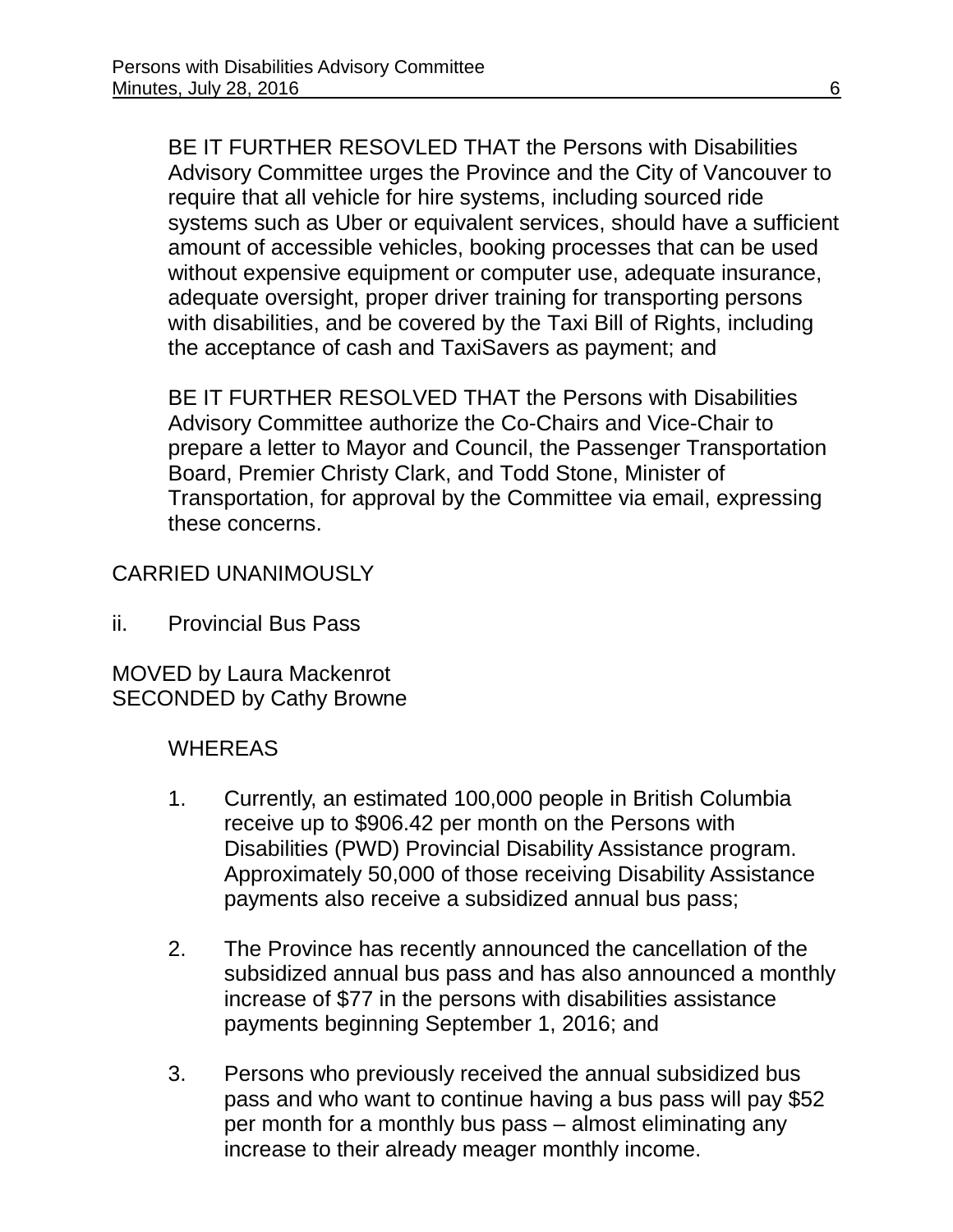THEREFORE BE IT RESOLVED THAT the Persons with Disabilities Advisory Committee expresses its strong opposition to the elimination of subsidized annual bus passes currently provided under British Columbia's Disability Assistance program.

## CARRIED UNANIMOUSLY

## **4. Work Plan**

The Committee reviewed the Draft Work plan and suggested amendments which the Chair noted.

MOVED by Cathy Browne SECONDED by Jacques Courteau

> THAT the Persons with Disabilities Advisory Committee adopt the 2016 Work Plan, as amended at its meeting on July 28, 2016, and distribute it to Council and staff for information.

#### CARRIED UNANIMOUSLY

#### **5. Subcommittee Reports** *(continued)*

#### **a) Accessible City**

i. Event Guidelines

Jill Weiss provided an update and expressed support for staff's revised event guidelines. She will compare the revised guidelines to the Committee's initial draft. Ms. Weiss also suggested sending an email of thanks along with additional comments to staff.

## *LOSS OF QUORUM*

*At 7:04 pm, the Committee lost quorum and the Meeting Coordinator declared the meeting adjourned.*